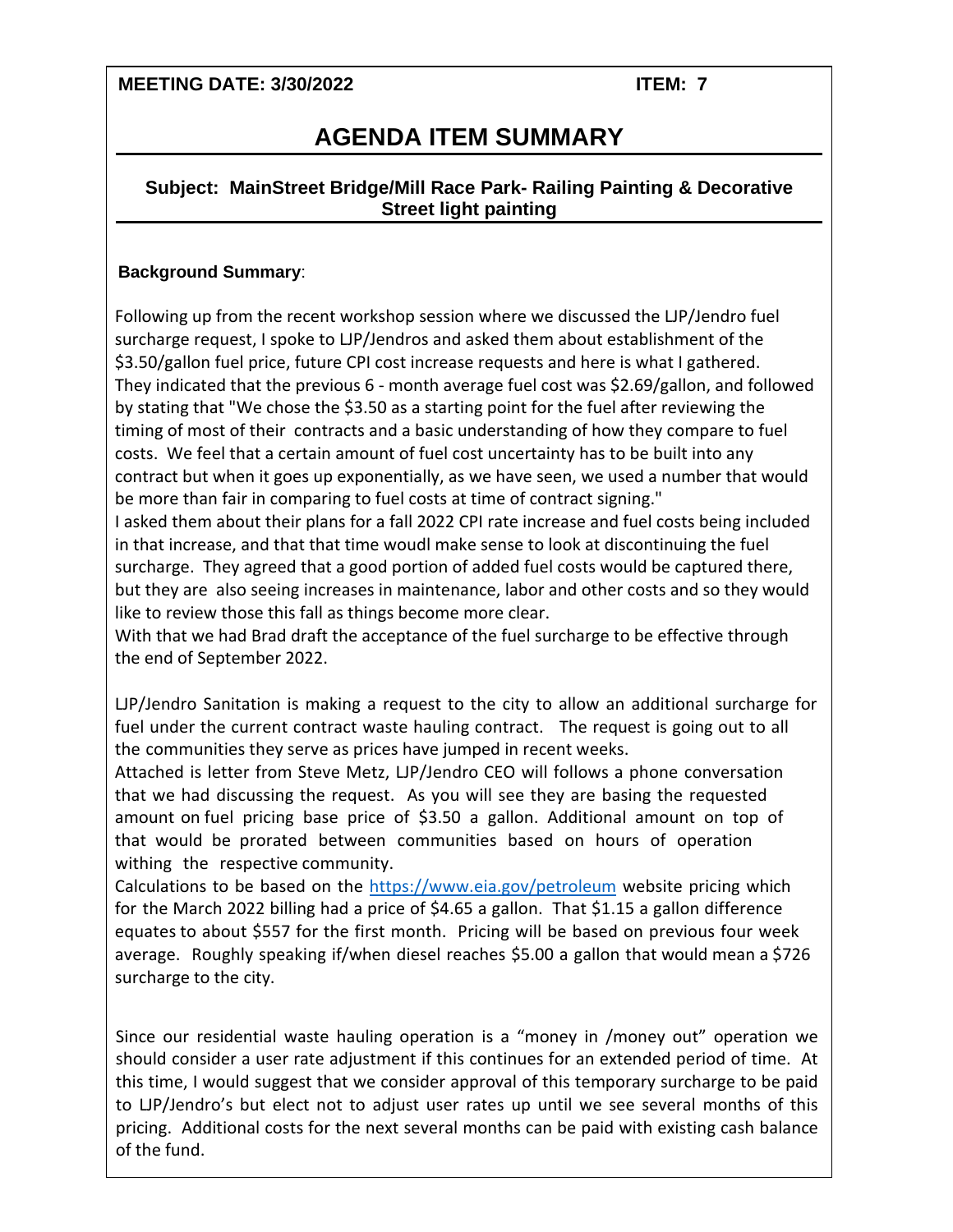#### RESOLUTION NO. 44-22

## **RESOLUTION APPROVING A TEMPORARY SURCHARGE FOR FUEL COSTS PURSUANT TO THE RESIDENTIAL SOLID WASTE AND RECYCLABLE MATERIALS COLLECTION AGREEMENT WITH JENDRO, INC.**

WHEREAS the City of Charles City, Iowa (the City) and Jendro, Inc. (the Contractor) entered into a Residential Solid Waste and Recyclable Materials Collection Agreement (the Agreement) dated October 16, 2017 and previously approved by the City Council on October 16, 2017; and

WHEREAS Exhibit 1 to Agreement provides for the Monthly Residential Tote Rate charged to each residence and payable by the City to the Contractor; and

WHEREAS Paragraph 5, subsection c of the Agreement provides that the Contractor may request rate adjustments based on unanticipated and documented cost increases, subject to the approval of the City Council; and

WHEREAS the Contractor has experienced temporary unanticipated cost increases in the form of significant increases in diesel fuel prices; and

WHEREAS, the Contractor has agreed to absorb a portion of the rise in diesel fuel costs up to \$3.50 per gallon, but the Contractor has requested that the City pay a temporary monthly surcharge to the extent monthly diesel fuel prices exceed \$3.50 per gallon; and

WHEREAS, the Contractor has proposed the temporary surcharge be calculated as follows, as further illustrated in Exhibit A attached hereto and by this reference made a part hereof:

484.64 Gallons of Fuel/Month x (Previous Four-Week Average for Diesel Fuel Pricing for the Midwest as Determined by the Department of Energy Website less \$3.50 Base Fuel Price) = Monthly Surcharge to be paid by the City

WHEREAS, the City finds that the Contractor has provided quality service to the City; that the additional costs incurred by the Contractor constitute a significant and unanticipated increase in its costs and arise from market changes beyond its control; that the requested temporary surcharge is justified based on the substantial increase in diesel fuel costs; and that the temporary nature of the surcharge renders it unnecessary to amend the monthly residential user/tote rates at this time.

NOW THEREFORE BE IT RESOLVED that the City agrees to pay to the Contractor a temporary monthly surcharge effective for the March 1, 2022, billing cycle to be calculated as follows:

484.64 Gallons of Fuel/Month x (Previous Four-Week Average for Diesel Fuel Pricing for the Midwest as Determined by the Department of Energy Website less \$3.50 Base Fuel Price) = Monthly Surcharge to be paid by the City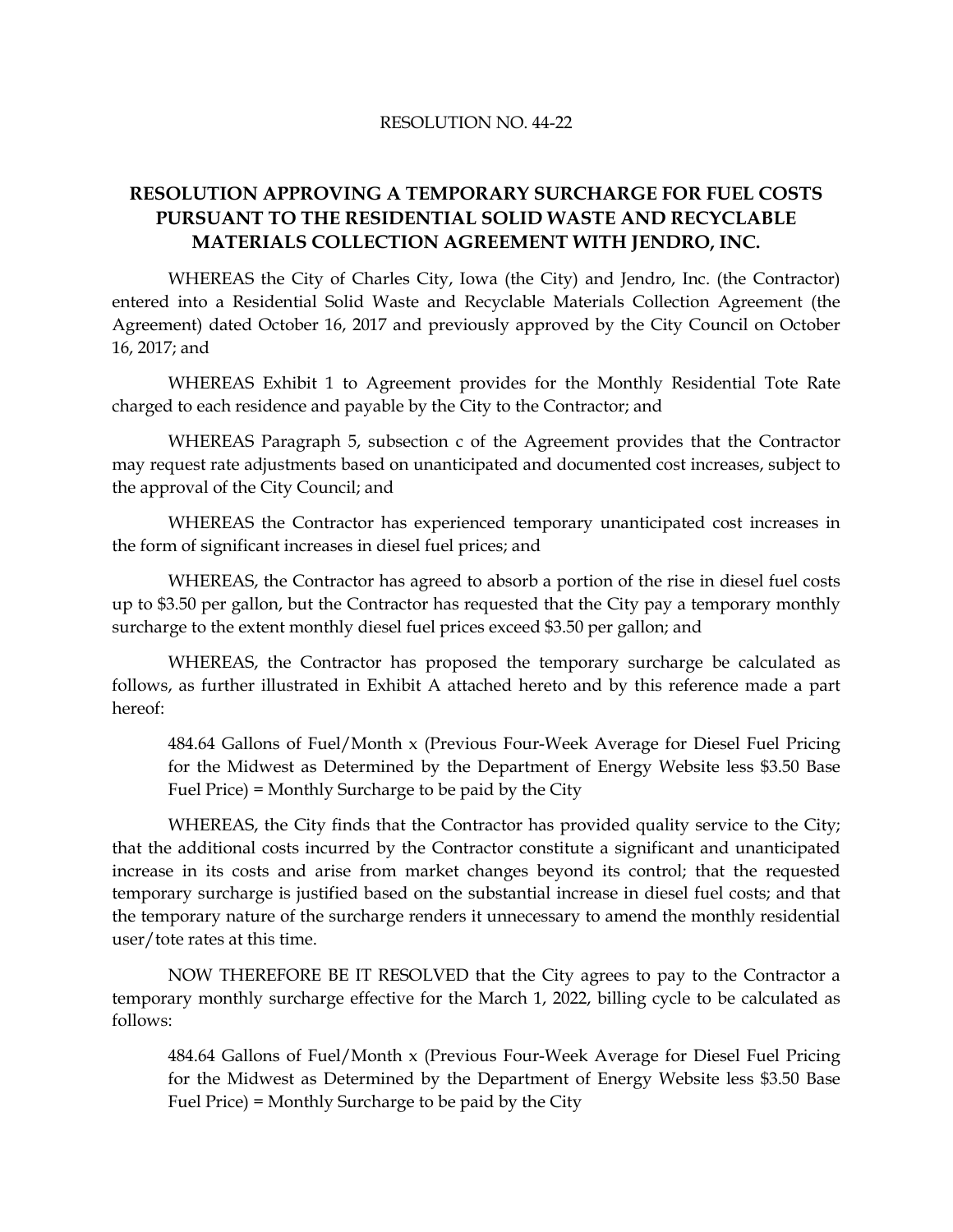as further illustrated in Exhibit A hereto

BE IT FURTHER RESOLVED that this temporary surcharge shall expire and be of no further force and effect from and after September 30, 2022, unless further approved and extended by the City Council.

Passed and approved this \_\_\_\_ day of \_\_\_\_\_\_\_\_\_\_\_\_\_\_\_\_\_\_\_, 2022.

Dean Andrews, Mayor

 $\frac{1}{2}$  ,  $\frac{1}{2}$  ,  $\frac{1}{2}$  ,  $\frac{1}{2}$  ,  $\frac{1}{2}$  ,  $\frac{1}{2}$  ,  $\frac{1}{2}$  ,  $\frac{1}{2}$  ,  $\frac{1}{2}$  ,  $\frac{1}{2}$  ,  $\frac{1}{2}$  ,  $\frac{1}{2}$  ,  $\frac{1}{2}$  ,  $\frac{1}{2}$  ,  $\frac{1}{2}$  ,  $\frac{1}{2}$  ,  $\frac{1}{2}$  ,  $\frac{1}{2}$  ,  $\frac{1$ 

Attest:

Trudy O'Donnell, City Clerk

\_\_\_\_\_\_\_\_\_\_\_\_\_\_\_\_\_\_\_\_\_\_\_\_\_\_\_\_\_\_\_\_\_\_\_\_\_\_\_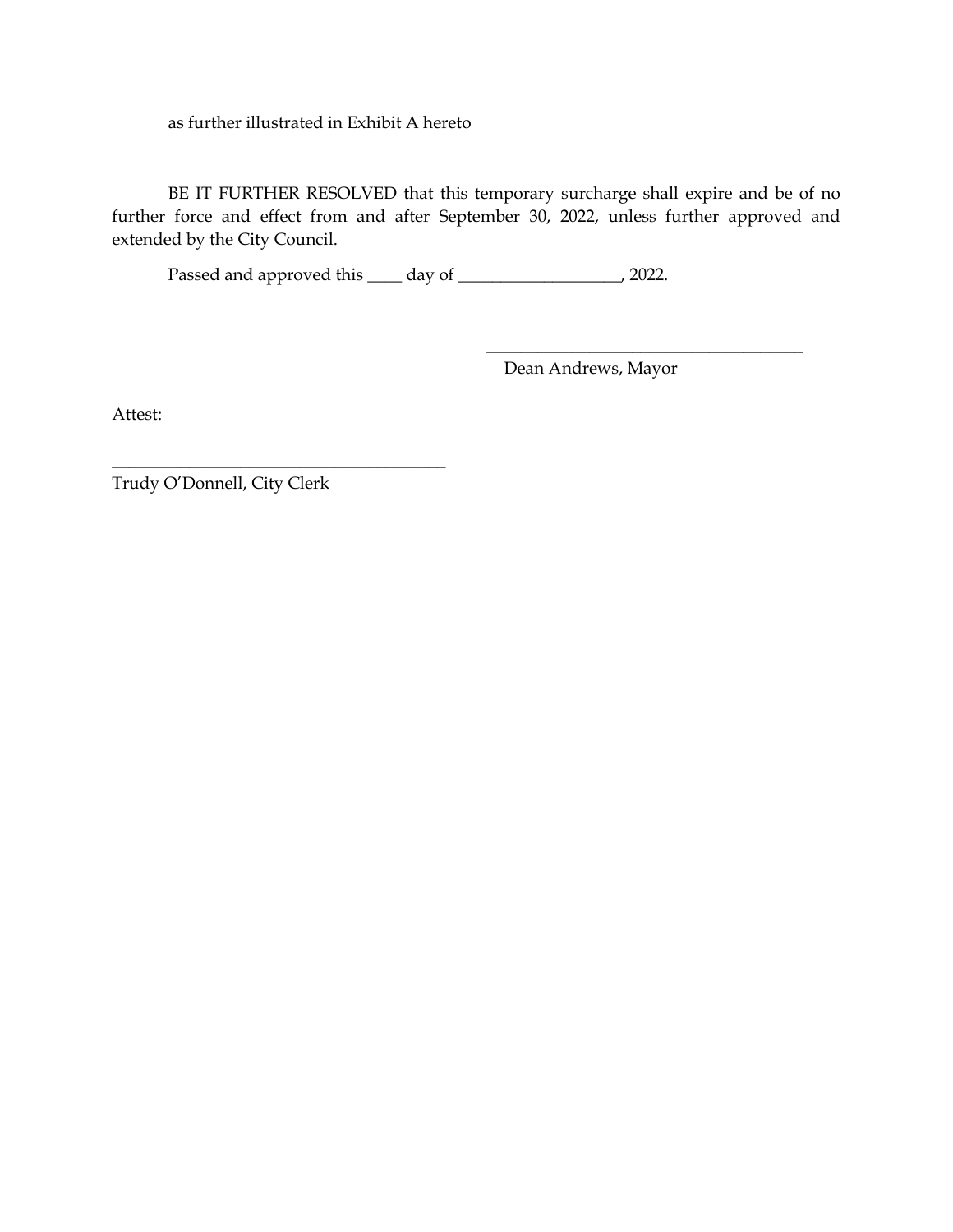

**P.O. Box 97 Charles City, IA 50616 (641)228-3525 (800)232-3525 [jendrosanitation@gmail.com](mailto:jendrosanitation@gmail.com)** [customerservice@jendrosanitation.com](mailto:customerservice@jendrosanitation.com)

March 14, 2022

City of Charles City Attn. Steve Diers 105 Milwaukee Mall-STE #2 Charles City, IA 50616

RE: Temporary Fuel adjustment

This letter is a follow up to the phone conversation we had regarding our need to implement a temporary fuel adjustment on your account.

As you know the current unrest overseas is leading to an unprecedented increase in global fuel prices. In addition, the waste and recycling business is considered a very high user of fuel. To that end, it's imperative that we implement a temporary fuel adjustment on your account effective March 1, 2022. Per our phone conversation we will be adding a line item to your invoice with a fuel adjustment which will be based on the increase in our fuel expense to service your city. I have enclosed a sample of the fuel adjustment calculation for your review.

Jendro Sanitation values the partnership we have with the City of Charles City, we absorbed the significant rise in fuel costs up to \$3.50 a gallon and will remove the adjustment when fuel prices fall below that level. Please feel free to contact Deb, Melisa or myself if you have any questions.

**Sincerely** 

Steve Metz, CEO